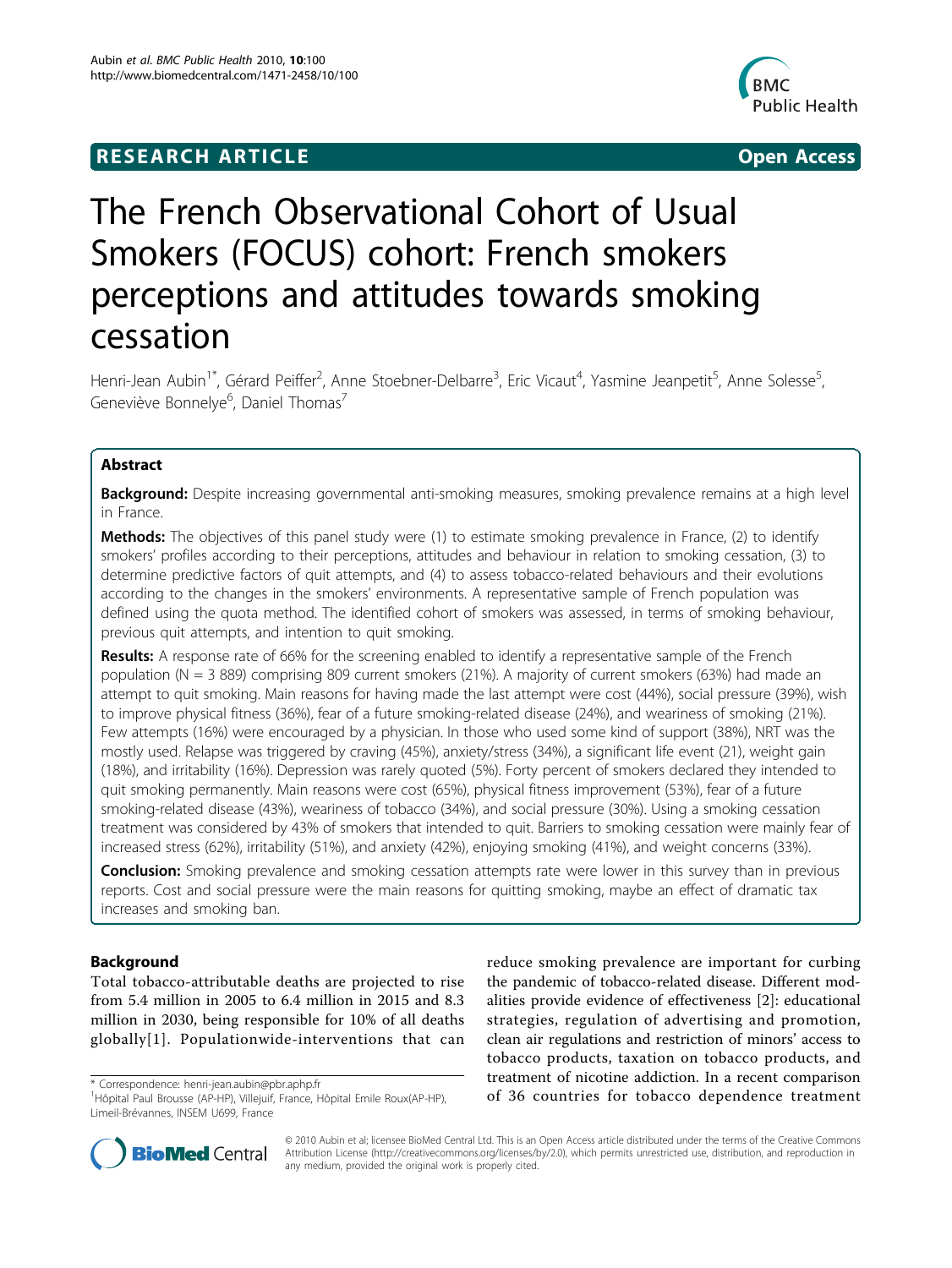services, France ranked third on a tobacco control scale, behind England and Scotland [[3\]](#page-6-0). This encouraging score was based on the existence of an official treatment policy, an officially identified person managing treatment service, a national quitline, a specialized and easily available treatment system with a network of tobacco treatment specialists[\[4\]](#page-6-0), medications availability, and a package reimbursement.

In France, tobacco use is estimated to cause every year about 60,000 premature deaths [[5,6\]](#page-6-0). Smoking prevalence is estimated to be 29.9% [[6\]](#page-6-0), 31% [[7](#page-6-0)], or 34.2% [\[8](#page-6-0)], depending on the survey. The ITC Four-Country survey has shown that at least 36% of smokers make a quit attempt in a given year [\[9](#page-6-0)]. Even though one can anticipate similar numbers in France, we haven't found spontaneous quitting attempt rates from French reports.

Tobacco control has become a priority for the French government, who strengthened its anti-tobacco policy in the early 2000s[[7](#page-6-0)]. Cigarette taxes have dramatically increased in 2003, and again in 2004. The leading smoking cessation drugs have been made available in France: nicotine replacement therapy (1985), bupropion (2001), and varenicline (2007). The reported survey took place a few months before the implementation of several concomitant changes in tobacco control in France, all in February 2007: the smoking ban in public indoors, a financial support of up to 50 Euros a year per quitter by National Health Services, and the launch of the new smoking cessation drug Varenicline. Little is still known about smokers' behaviours in reaction to all these measures

The objectives of this population-based epidemiological panel study were:

- To estimate smoking prevalence in France;
- To identify smokers' profiles according to their perceptions, attitudes and behaviour in relation to smoking cessation;
- To determine predictive factors of quit attempts;
- To assess tobacco-related behaviours and their evolutions according to the changes in the smokers' environments.

This paper will present the study methodology and the main results obtained in the recruitment phase.

# Methods

This study has been carried out by the Market Research Company TNS Healthcare Sofres. Although no nominative data were recorded, the study was notified to the French personal data surveillance authorities (Commission Nationale Informatique et Libertés) and was conducted according to the relevant national and European laws and consensus professional guidelines. Subjects enrolled into the study were informed of the objectives of the study, the nature of transmitted data and their use, and their right to refuse.

## Study design

This survey is to be performed in five waves, several months apart, for a total follow up of 24 months. The study design is shown in Figure [1](#page-2-0).

Wave 1 consisted in screening to select a national representative sample of smokers. A self-administered questionnaire was sent by mail to a national representative sample of 6,032 subjects aged 15 years or more from September 28th to November 13th 2006.

The four further waves were performed by phone (CATI system - Computer Assisted Telephone Interviewing). Data collection was performed by means of a questionnaire presented by TNS Sofres research interviewers. Smokers identified in Wave 1-screening were called in June 2007 (Wave 2), then in November 2007 (Wave 3), June 2008 (Wave 4), and finally November 2008 (Wave 5).

## Subjects

The screening was conducted among the ACCESS SANTE permanent polling base, representative of the French population. Its representativeness and algorithms of sample selection are permanently verified by experts from the Institut National de la Statistique et des Etudes Economiques (INSEE) and EUROSTAT, and regular audits are performed. Individuals entered in this base are recruited in several ways (face-to-face interviews, phone calls or mailings), thus reducing the possible risk of selection bias which could be associated with a particular methodology. Panellists participate in six to eight health surveys in a year and receive incentive services in return for their participation (no payment). The overall response rate is 70-75% for health surveys.

A self-administered questionnaire was mailed to a selected representative sample of 6,032 panellists aged 15 years and more, by using the quota method.

## Survey questionnaire

Apart from socio-demographic information, the screening questionnaire comprised 35 questions. The first question was aimed at establishing the smoking status: current smoker, ex-smoker, or never-smoker. For all participants, sociodemographics, risk factors and comorbidities were explored. For working subjects, distinction was made between high and low qualification.

For current smokers, questions were asked on smoking habits: daily or occasional use, number of daily cigarettes, duration of smoking, and age of first cigarette. The following conversion was established for non cigarette tobacco products: 1 cigarillo = 2 cigarettes; 1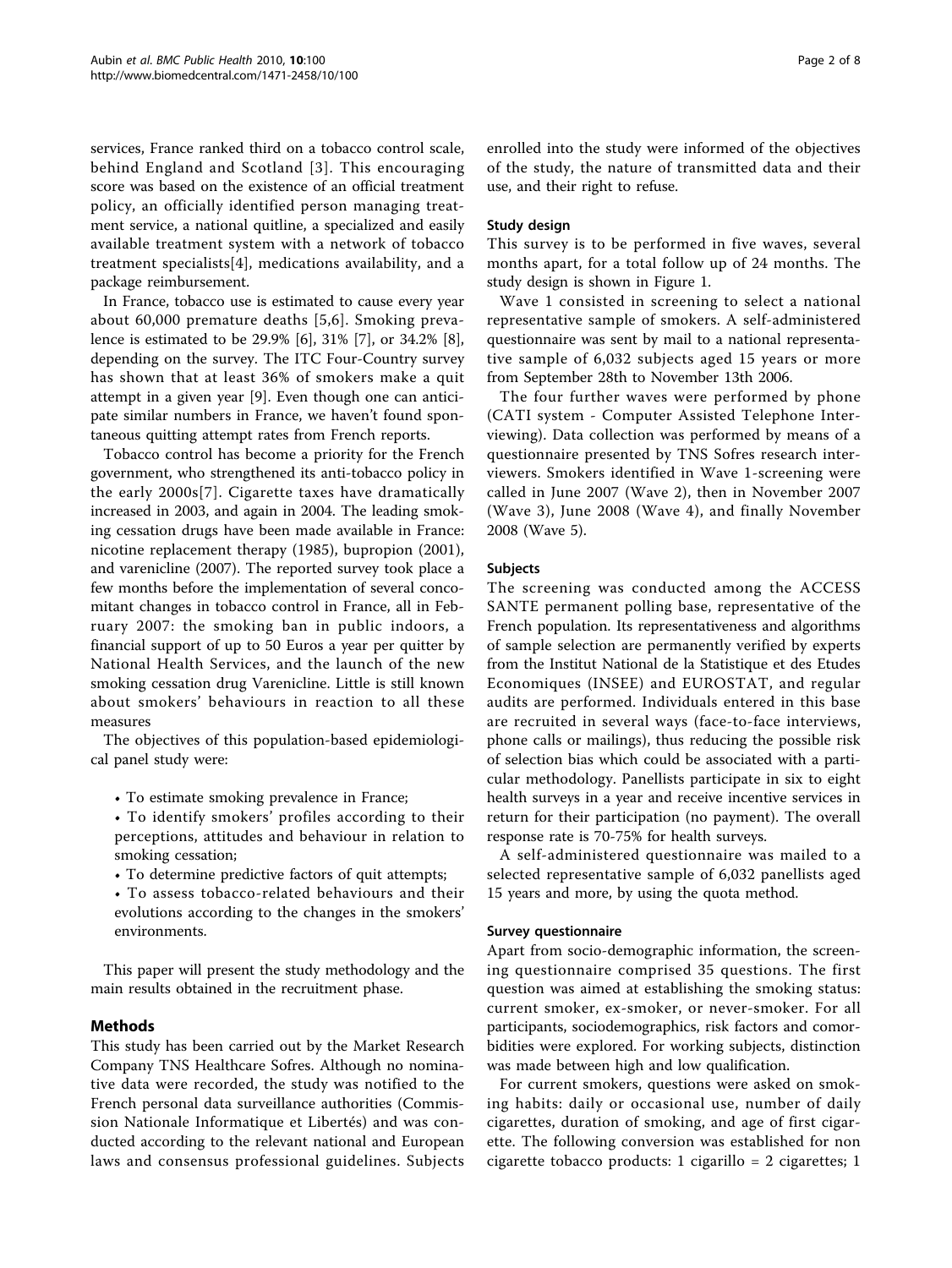<span id="page-2-0"></span>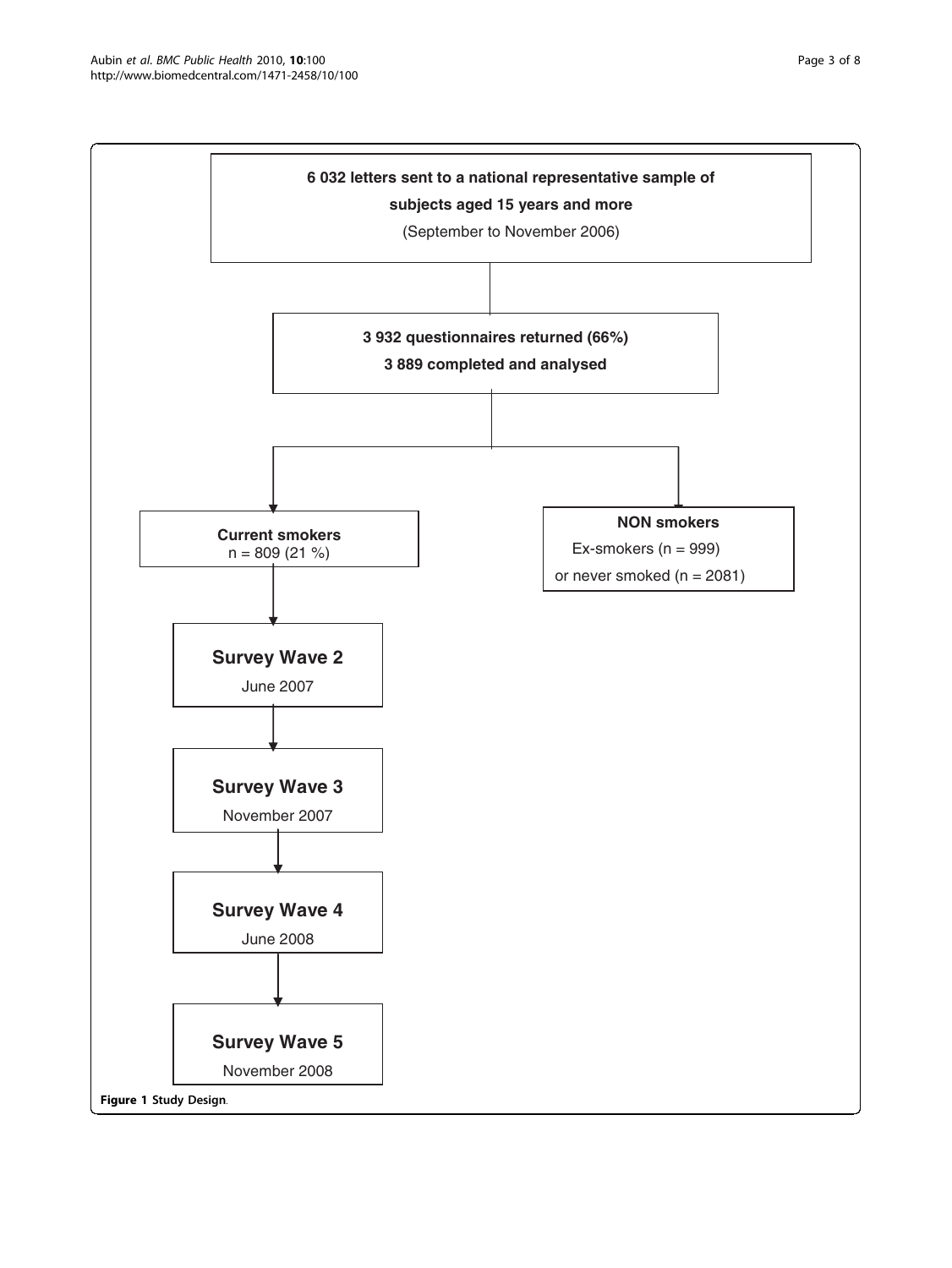cigar = 4 cigarettes; 1 pipe = 2 cigarettes. Level of dependence was evaluated by Fagerström Test for Nicotine Dependence (FTND)[\[10](#page-6-0)].

Information was collected on any attempt to quit smoking: number of attempts and time of first attempt. The last attempt was more thoroughly described: duration, role of health professionals, reasons which triggered the attempt, treatments used.

Last, the intention for a future smoking cessation was explored: any contemplation of smoking cessation, estimated timeline to attempted cessation, reasons for stopping, planned smoking cessation treatments, and factors which would influence the decision to stop. An adaptation of the "Barriers to smoking cessation checklist" was used [[11](#page-6-0)].

Initially, the self-administered questionnaire had been tested on 8 smokers by means of face-to-face interviews in order to ensure a good comprehension.

## Statistical analysis

The representativeness of the sample was assessed by using the quota method[[12](#page-6-0)], and computerised weighting was used, according to the Ranking Adjusted Statistics method [[13](#page-6-0)], In order to reduce the bias due to non respondents to the screening mail, sociodemographic characteristics of the respondents were adjusted to the structure of the French general population aged 15 years and more [[14](#page-6-0)]. Computerised weighting was therefore used on five criteria: gender (2 categories), age (5 categories), socioprofessional status (8 categories), region (9 categories), and community size (5 categories). Weighting the sample ensured it was still representative of the national population. The underlying reason is that only a sample with the same structure as the mother population on defined criteria allows generalising the answers brought to other criteria to the total population. A descriptive analysis was performed for each wave. All analyses were conducted using SAS software, version 8.0 (SAS Institute).

## Results

Out of 6,032 sent questionnaires, 3,932 were returned, i. e. the response rate was 66%. Of these, 43 (1%) were excluded because they were returned incomplete, and 3,889 were kept for analysis. As older and retired people were over-represented, weighting was comprised between 0.4 and 3.4, and its efficacy was 76.5%. After weighting, the sample of 3 889 individuals aged 15 years and more, was divided into 809 (21%) current smokers, 999 (26%) ex-smokers, and 2,081 (53%) never-smokers. Thus, extrapolation to the general population of France aged 15 years and more showed a smoking prevalence of 21%, i.e. approximately 10 million individuals. In order to have a better comparison of our results to a competing French survey [[6](#page-6-0),[7\]](#page-6-0), we also calculated the prevalence of smoking after exclusion of subjects over 75 years of age: the prevalence increased up to 22.1%.

Current smokers were predominantly young working males, with a rather low qualification. They had no increase of overweight/obesity or risk factor treatment prevalence compared to ex or never-smokers (Table 1).

## Smokers

Ninety percent smoked regularly (at least weekly), of whom 85% smoked everyday. The vast majority (95%) were cigarettes smokers, with a mean (SD) consumption of 14.2 (9.4) cigarettes a day. Median was at 13 cigarettes a day. Adding regular cigars, cigarillos and pipe smokers, the mean smoking rate reached 14.7 cigarette equivalents. Mean (SD) FTND score was 3.1 (2,6). Median score was 3.

In terms of duration, more than half the subjects (52%) have smoked for over 20 years, with a mean age of 16.5 years for the first cigarette (range: 5-50 years; median: 16 years).

A profile of smokers was established according to the fact they smoked more or less than 13 cigarettes per day (median taken as a cut off). Smokers above the median consumption ( $\geq$  13 daily cigarettes) were more often males (61%), and they started smoking at a younger age (15.8  $vs$  17.1 years-p < 0.01), but no difference was observed in terms of age category, work status or duration of smoking.

## Last attempt of smoking cessation

Sixty three percent of current smokers have made at least one attempt to stop smoking: 27% with one single attempt and 36% attempted several times. The chance of having made at least one attempt varied with age category: 46%, 70%, 64%, 62%, in age 15-24, 25-39, 40- 49, and 50+ categories, respectively. Mean (SD) number of attempts was 2.2 (1.4) in smokers who made at least

| Table 1 Sociodemographics and risk factors in current, |  |  |
|--------------------------------------------------------|--|--|
| ex, and never-smokers                                  |  |  |

|                                 | Current smokers Ex-smokers Never-smokers |             |               |
|---------------------------------|------------------------------------------|-------------|---------------|
| N(%)                            | 809 (21%)                                | 999 (26%)   | 2081 (53%)    |
|                                 |                                          |             |               |
| Male gender                     | 56%                                      | 60%         | 39%           |
| Age*                            | 40.0 (15.0)                              | 53.4 (16.4) | 45.2 (19.9) A |
| Working                         | 69%                                      | 54%         | 48%           |
| Low qualification               | 47%                                      | 31%         | 24%           |
| Body Mass Index (BMI)*          | 24.2 (4.5)                               | 26.1(4.7)   | 24.4 (4.5)    |
| BMI $\geq$ 25 kg/m <sup>2</sup> | 36%                                      | 54%         | 39%           |
| Treated for a risk factor**     | 15%                                      | 36%         | 25%           |

\* Mean (SD)

\*\* Risk factors: hypertension, diabetes, hypercholesterolemia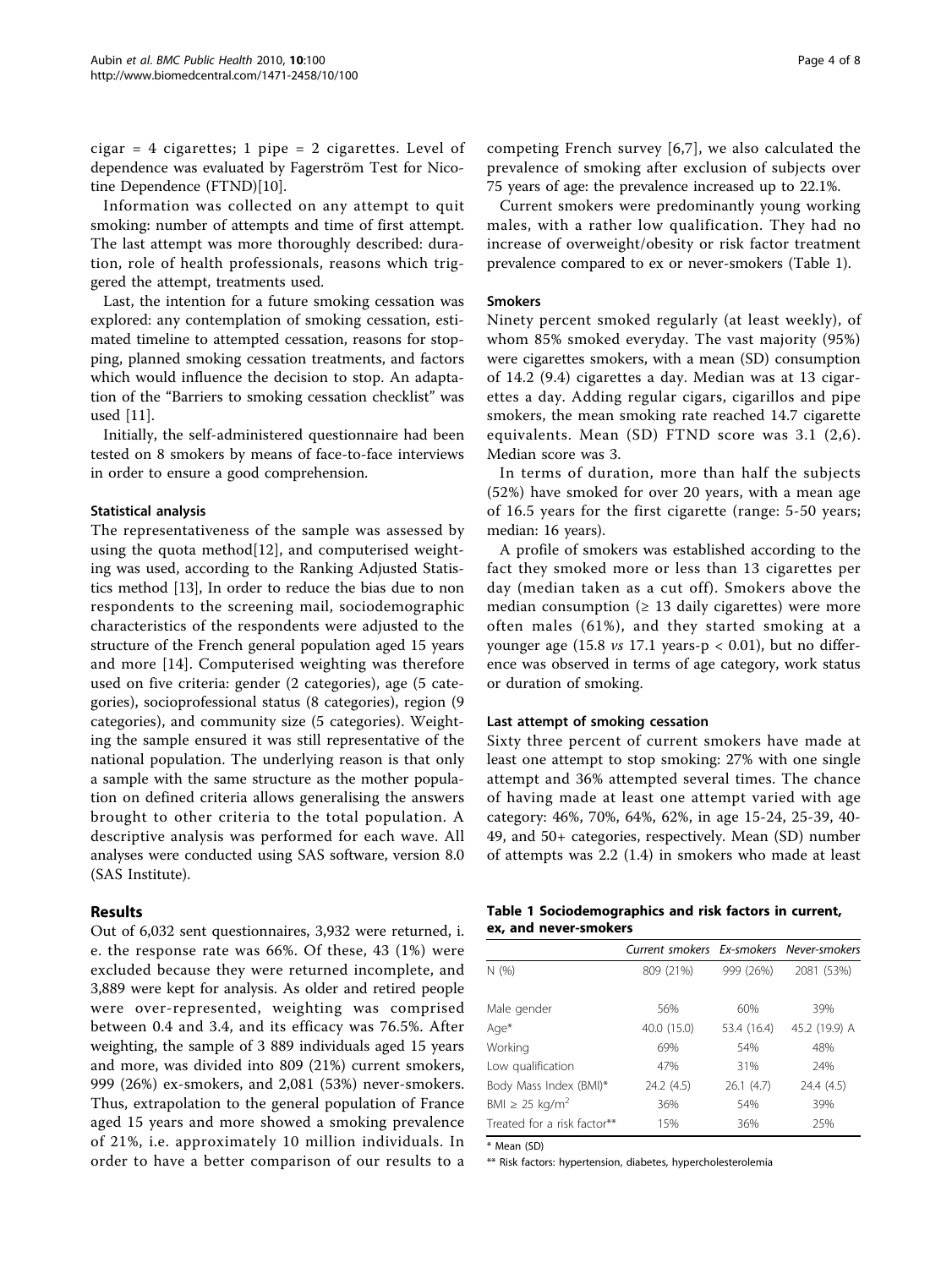one attempt. Having made at least one attempt to quit smoking was significantly more frequent in employed rather than unemployed smokers ( $p < .01$ ), and in daily than non daily smokers ( $p < .01$ ). The median duration for the last attempt was 2 months, ranging from less than 24 hours (7%) to over 1 year (18%), the majority (56%) lasting 3 months or less.

Overall, 16% of last attempts to quit smoking were encouraged by a physician. They were mostly general practitioners (63%), then, far behind, cardiologists (18%) or gynecologists (14%). Chest physicians were only mentioned in 11% of cases, and tobacco treatment specialists in 9%. The majority of attempts was not encouraged by anybody in particular (Table 2). Family circles were particularly active. However the last attempt was mostly self-initiated.

The main reason for having made the last attempt to quit smoking was cost, mentioned by 44% of smokers, followed by social pressure (39%), the wish to improve physical fitness (36%), fear of a future smoking-related disease (24%), weariness of smoking (21%), and the existence of a pulmonary or cardiovascular condition (14%). Few smokers quoted smoking ban and other anti-smoking laws (4%), the marketing of a new smoking cessation drug (3%), or information campaigns (2%) as reasons to having made their last quit attempt.

| Table 2 Persons encouraging the last attempt of smoking |  |  |
|---------------------------------------------------------|--|--|
| cessation.                                              |  |  |

|                          | Single attempt<br>$n = 219$ | Several attempts<br>$n = 287$ |
|--------------------------|-----------------------------|-------------------------------|
| Physician (%)            | 9%                          | 21%                           |
| Family circle (%)        | 35%                         | 44%                           |
| Circle of friends (%)    | 6%                          | 12%                           |
| Work colleagues (%)      | 3%                          | 4%                            |
| Pharmacist (%)           | 1%                          | 3%                            |
| Other (%)                | 1%                          | 1%                            |
| Nobody in particular (%) | 54%                         | 46%                           |
| No answer (%)            | 4%                          | 3%                            |

# Table 3 Duration of attempts as a function of reasons for relapse.

Only 11% of smokers having made a quit attempt sought help from a physician when they attempted to stop smoking: 8% did so for their first and only attempt, and 13% when they made several attempts. Those who wished help from a physician mainly chose a general practitioner (77%); secondly tobacco treatment specialists were consulted (12%). Cardiologists (3%), chest physicians (2%), and gynecologists (2%) weren't often chosen. Mean visits to the physician was 2.2.

Even if support methods were more widely used by those who made several attempts (41% vs 25% for a first attempt,  $p < 0.01$ ), still 62% did not use any support to quit smoking. Nicotine replacement therapy was mostly used: nicotine patch (20%), gums (12%), tablets (1%), and inhaler (1%). Bupropion was used in 5% of attempts. Other methods such as acupuncture, homeopathy, and hypnosis were also used as an aid to smoking cessation by 4% of the subjects.

Amongst the reasons that lead to resumed smoking, craving was the most frequently mentioned (45%), followed by anxiety/stress (34%), significant life event (21%), weight gain (18%), and irritability (16%). Other reasons were not reported more than in 5% of cases. Table 3 displays duration of attempts as a function of reason for relapse.

## Intention to quit smoking

Forty percent of current smokers declared they intended to stop permanently, more so in those who had previously made a quit attempt (52% vs 22%,  $p < .01$ ). Of these, 5% intended to quit in the following week, 11% in the following 30 days, 55% in the following 6 months, 24% after 6 months, and 5% didn't specify. Intention to quit smoking was more frequent in daily than in non daily smokers ( $p < .01$ ), but was unrelated to sociodemographic variables. Reasons mentioned comprised: high price of cigarettes (65%), wish to improve physical fitness (53%), fear of a future smoking-related disease (43%), weariness of tobacco (34%), social pressure (30%), and current smoking-related disease (14%). Other reasons mentioned were smoking ban in public places

| Reason of relapse                 | Frequency of report | Mean (SD) duration of attempts (months) | Median duration of attempts (months) |
|-----------------------------------|---------------------|-----------------------------------------|--------------------------------------|
| Craving                           | 45%                 | 6.7(19.4)                               | .8                                   |
| Anxiety/stress                    | 34%                 | 9(20.3)                                 |                                      |
| Significant life event            | 21%                 | 19.3(35.4)                              | 6.2                                  |
| Weight gain                       | 18%                 | 11.5(22.6)                              | 4                                    |
| Irritability                      | 16%                 | 3.8(9.7)                                | $\mathcal{A}$                        |
| Depression                        | 5%                  | 26.6(36.3)                              | 12                                   |
| Request of significant others     | 3%                  | 1.4(1.6)                                | .8                                   |
| Price of treatment                | 3%                  | 2.7(2.9)                                |                                      |
| Treatment-emergent adverse events | 3%                  | 1.7(2.6)                                |                                      |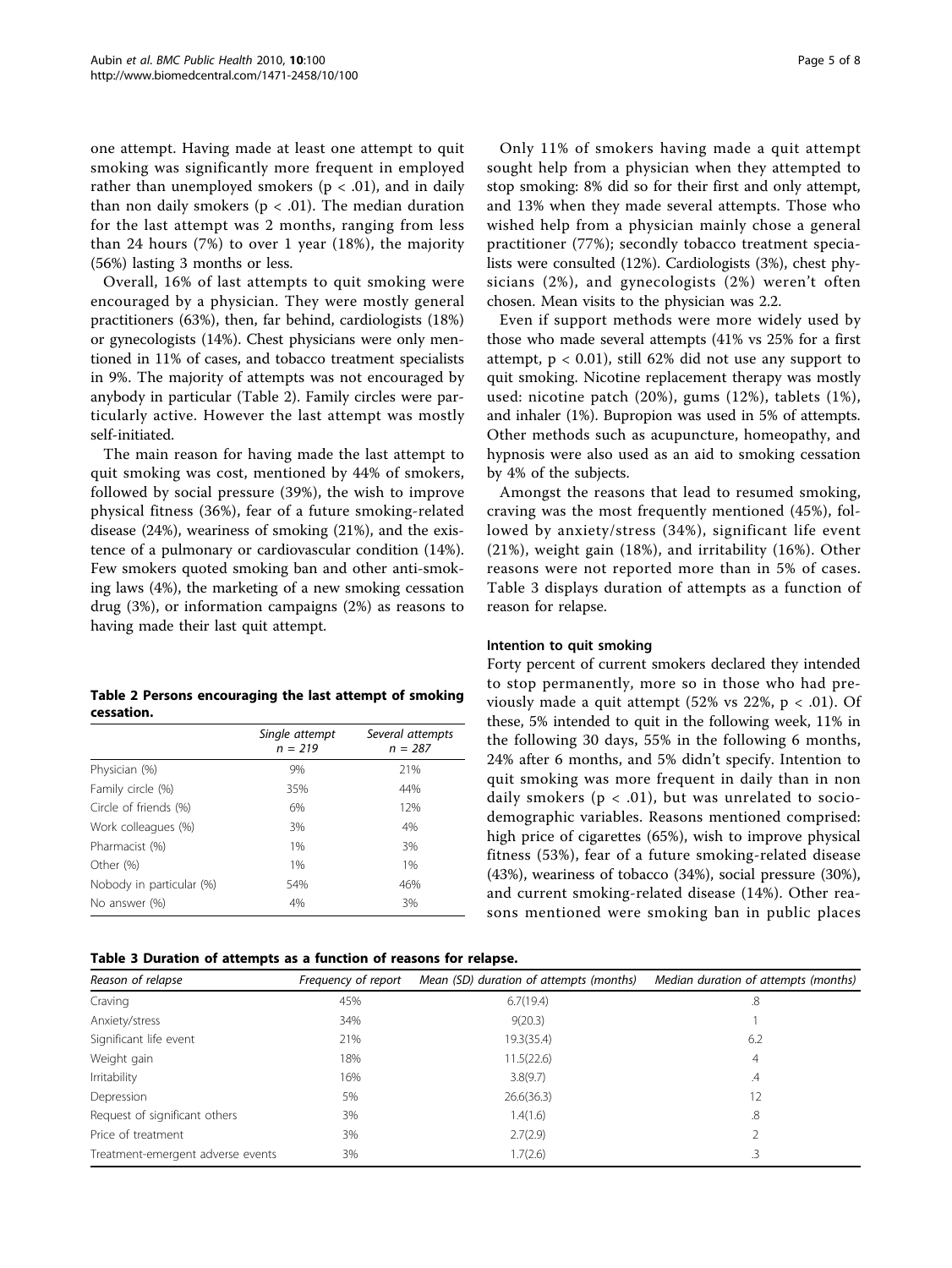#### Table 4 Barriers to smoking cessation

| Smoking helps me control stress<br>62%<br>Without cigarettes, I would feel too irritable to be around<br>51%<br>42%<br>Without cigarettes, I would feel too anxious or worried about |
|--------------------------------------------------------------------------------------------------------------------------------------------------------------------------------------|
|                                                                                                                                                                                      |
|                                                                                                                                                                                      |
| things                                                                                                                                                                               |
| I enjoy smoking too much to give it up<br>41%                                                                                                                                        |
| It would be too hard to control my weight without smoking<br>33%                                                                                                                     |
| 29%<br>I don't know how to go about quitting smoking                                                                                                                                 |
| There are too many difficult things going on in my life right now<br>28%                                                                                                             |
| I can't afford or find a smoking cessation program<br>28%                                                                                                                            |
| Smoking helps me control other behaviours that I have already<br>17%<br>changed                                                                                                      |
| I have tried to quit smoking in the past so many times,<br>14%<br>I've given up                                                                                                      |
| Without cigarettes, I would fell too down or sad<br>14%                                                                                                                              |
| My family and friends don't think it is important to quit smoking<br>12%                                                                                                             |

Questionnaire adapted from [[11\]](#page-6-0)

(8%), arrival of a new smoking cessation medication (7%), the feeling that smoking behavior is marginalizing (4%), and information campaigns by the media (2%). Forty-three percent of smokers who intended to quit definitively reported considering using a smoking cessation treatment. Nicotine patch was the most quoted treatment (18%), followed by nicotine gums (10%), bupropion (9%), varenicline - that was to be marketed several months after the survey - (5%), nicotine tablets (2%), and nicotine inhaler (1%). Other methods such as acupuncture, homeopathy, and hypnosis were quoted by 8% of the subjects.

Barriers to smoking cessation were mainly fear of increased stress, irritability, and anxiety, enjoying smoking, and weight concerns (table 4).

#### **Discussion**

This survey found a surprisingly low smoking prevalence (21%) in the French population aged 15 or more. Of these, 85% were daily smokers. Thus, prevalence of daily smoking was 18%. Mean smoking rate was between 14.2 and 14.7 cigarettes per day, depending on the method used to convert non cigarette tobacco use. Prevalence of ex-smoking was 26%. Competing numbers come from the European survey on tobacco performed in 2008 in a representative sample of subjects aged 15 or more, showing a 34.2% smoking prevalence in France, a 28.3% daily smoking prevalence, and a 22.1% ex-smoking prevalence [[8](#page-6-0)]. A French survey performed in 2005 in a representative sample of subjects aged 12-75 showed a smoking prevalence of 29.9%, a daily smoking prevalence of 24.9%, and an ex-smoking prevalence of 27.3% [[6](#page-6-0)]. In this survey, mean smoking rate was 14.8 cigarettes per day in daily smokers, comparable to our results. Finally, a telephone survey performed in 2008 showed a smoking prevalence of 31% [[7](#page-6-0)]. Why we found a lower smoking prevalence than others is unclear. To the least, our result suggests previously published smoking prevalence numbers [[6-8](#page-6-0)] could be overestimated.

Our results also show a lower rate of smoking cessation attempts (63%) in current smokers than in the 2005 national survey (76.5%) [[6\]](#page-6-0). Yet, only one week success were taken into account in the 2005 survey, as our study considered all attempts, even of shorter duration. Other European surveys have shown smoking cessation attempts rate exceeding 70% [\[15](#page-6-0)]. Few of these attempts were prompted by physicians. This lack of medical involvement has been emphasized by others in France [[6](#page-6-0)] and in other countries [[16-19](#page-6-0)]. In our study, family circle seemed to have the lead in triggering smoking attempts, even though about half of the quit attempts weren't prompted by a third party. Unlike most studies [[20-23\]](#page-7-0) our survey didn't show that health concern was the primary reason for quitting smoking. Cost was the first reported reason for having made the last quit attempt or for a future attempt in our study. Dramatic increases of cigarette taxes in France in 2003 and 2004 have probably boosted this reason to quit in the lead position. Social pressure also ranked high in the reasons to quit smoking, reported second for the last attempt and forth for a future attempt. The idea of improving physical fitness was the most reported reason to quit smoking in the health concern category. Here again, this result differs from what is usually reported [[20](#page-7-0)-[22\]](#page-7-0). Information campaigns were not considered as a significant trigger of quit attempts in our study. Interestingly, the report of smoking ban as a reason to quit doubled when moving from last attempt to a future attempt. This survey took place several months before the introduction of the smoking ban in France (February 2007). It seems that some smokers anticipated the ban as a potential trigger for smoking cessation.

The relationship between reasons of relapse and duration of attempts is of some interest. Craving and some withdrawal symptoms (anxiety, irritability) tended to trigger the relapse quickly. Other withdrawal symptoms (weight gain and depression) triggered relapse much later. Anxiety, irritability, and depression are withdrawal symptoms that last 2-4 weeks [[24](#page-7-0)]. In our study, not only depression was rarely reported, but it triggered relapse far later (median 12 months). Weight gain is considered more as an offset symptom [[24](#page-7-0)], and indeed triggered delayed relapses in this study (median 4 months). Post-cessation weight gain was reported as a middle range barrier to smoking cessation (33%). French smokers, and particularly female smokers, are known to have a particularly high level of weight concerns [\[25](#page-7-0)].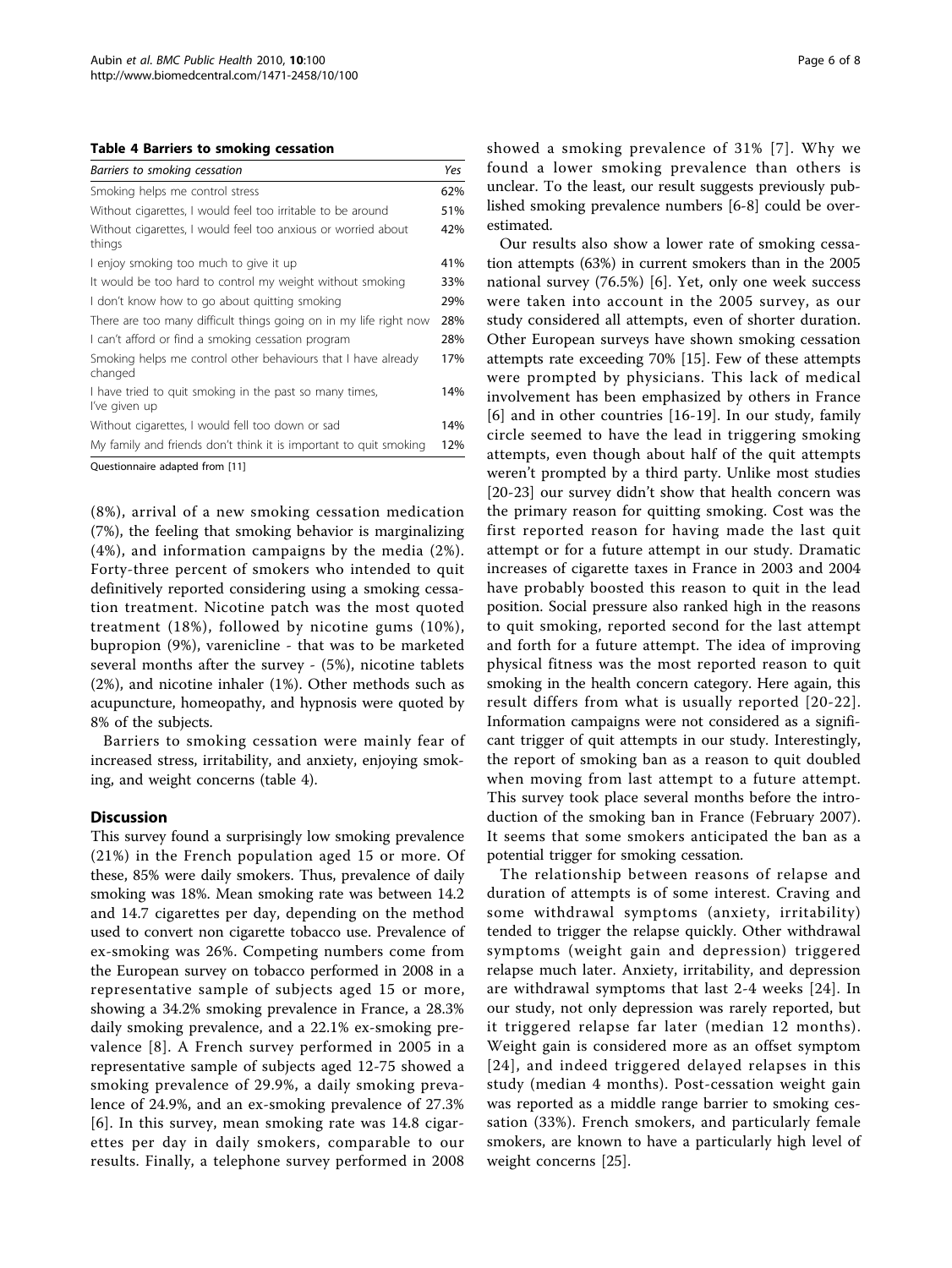<span id="page-6-0"></span>As emphasized by other authors [\[26](#page-7-0)-[29\]](#page-7-0), a majority of smokers didn't use any form of smoking cessation medication during their last quit attempt. For those who used some form of support, nicotine patch was the most popular treatment. Price of treatment and treatmentemergent adverse events were rarely reported as reasons for relapse. It is noteworthy that, considering a future attempt, more smokers intend to use smoking cessation medications, even though 28% considered the price of a smoking cessation program as a significant barrier to smoking cessation.

Accordingly with the reported reasons for having relapsed from the previous quit attempt, this representative sample of smokers didn't seem to consider the risk of developing depression as a significant barrier to smoking cessation. In contrast, the risk of not controlling stress and of developing anxiety and irritability were the leading barriers to smoking cessation.

Finally, only 40% of smokers reported intending to quit smoking definitively. This may seem a small number compared to other reports [6,[30\]](#page-7-0). However, most smokers declaring an intention to quit smoking, do not intend to do so definitively [[31\]](#page-7-0).

This study had some limitations: the response rate was 66%, and older and retired people were over-represented. The weighting however corrected this bias to some extent, since its efficacy was 76.5%. These sampling biases are in the range of French competing surveys [6,7].

# Conclusions

The most sticking findings from the analysis of the first wave of the FOCUS cohort are that smoking prevalence was much lower than in previous reports. Smoking cessation rates were also reduced. Reasons for these differences were unclear. Cost and social pressure were the main reasons for quitting smoking, maybe an effect of dramatic tax increases and smoking ban. Depression was not considered as a significant trigger for relapse or barrier to quit smoking.

#### Author details

<sup>1</sup>Hôpital Paul Brousse (AP-HP), Villejuif, France, Hôpital Emile Roux(AP-HP), Limeil-Brévannes, INSEM U699, France. <sup>2</sup>Pneumologie CHR METZ, France.<br><sup>3</sup>Enidaure Département de prévention CPLC Montpollier, France. <sup>4</sup>Llpité. Epidaure Département de prévention CRLC Montpellier, France. <sup>4</sup>Unité de Recherche Clinique, AP-HP, Hôpital Fernand Widal, Paris, France. <sup>5</sup>PFIZER Paris, France. <sup>6</sup>TNS Healthcare, Montrouge, France. <sup>7</sup>Département de Cardiologie Médicale Institut de Cardiologie Groupe Hospitalier Pitié-Salpêtrière, Paris, France.

#### Authors' contributions

HJA, GP, ASD, EV, YJ, AS, GB, DT conceived and designed the study and participated to the discussion of the results, and helped top draft. HJA wrote the manuscript. GB performed the survey and the statistical analysis. YJ and AS coordinated the study. All authors read and approved the final manuscript.

#### Competing interests

HJA has received sponsorship to attend scientific meetings, speaker honorariums and consultancy fees from Pfizer, McNeil, GlaxoSmithKline, Pierre-Fabre Sante, Sanofi-Aventis, and Merck-Lipha.

GP has received sponsorship to attend scientific meetings, speaker honorariums and consultancy fees from Pfizer, McNeil, GlaxoSmithKline, Pierre-Fabre Sante, Roche and Sanofi-Aventis

ASD has received sponsorship to attend scientific meetings from GlaxoSmithKline, Pierre-Fabre Sante, Pfizer, Sanofi-Aventis, McNeil, Novartis. EV received lecture fees from the sponsor and honoraria for participation to advisory boards and steering committee meetings of another trial funded by Pfizer.

YJ and AS are employees of Pfizer.

The company of GB, TNS Healthcare, was funded by Pfizer. DT has received sponsorship to attend scientific meetings, speaker honorariums and consultancy fees from Pfizer, speaker honorariums and consultancy fees from Pierre Fabre Santé, speaker honorariums from McNeill and Novartis SF.

#### Received: 4 September 2009

Accepted: 26 February 2010 Published: 26 February 2010

#### References

- 1. Mathers CD, Loncar D: [Projections of global mortality and burden of](http://www.ncbi.nlm.nih.gov/pubmed/17132052?dopt=Abstract) [disease from 2002 to 2030.](http://www.ncbi.nlm.nih.gov/pubmed/17132052?dopt=Abstract) PLoS Med 2006, 3(11):e442.
- 2. Reducing tobacco use: a report of the Surgeon General–executive summary. Nicotine Tob Res 2000, 2(4):379-395.
- 3. Raw M, Regan S, Rigotti NA, McNeill A: [A survey of tobacco dependence](http://www.ncbi.nlm.nih.gov/pubmed/19149825?dopt=Abstract) [treatment services in 36 countries.](http://www.ncbi.nlm.nih.gov/pubmed/19149825?dopt=Abstract) Addiction 2009, 104(2):279-287.
- 4. Hughes JR: Tobacco treatment specialists: A new profession. Journal of smoking cessation 2008, 2(supplement):2-7
- 5. Peto R, Lopez AD, Boreham J, Thun M, Heath C Jr, Doll R: [Mortality from](http://www.ncbi.nlm.nih.gov/pubmed/8746293?dopt=Abstract) [smoking worldwide.](http://www.ncbi.nlm.nih.gov/pubmed/8746293?dopt=Abstract) Br Med Bull 1996, 52(1):12-21.
- 6. Beck F, Guilbert P, Gautier A: Baromètre santé 2005: attitudes et comportements de santé.: Editions Inpes 2007.
- 7. Peretti-Watel P, Constance J: "It's all we got left"[. Why poor smokers are](http://www.ncbi.nlm.nih.gov/pubmed/19440404?dopt=Abstract) [less sensitive to cigarette price increases.](http://www.ncbi.nlm.nih.gov/pubmed/19440404?dopt=Abstract) Int J Environ Res Public Health 2009, 6(2):608-621.
- 8. Survey on tobacco. Analytical report.
- 9. Borland R, Yong HH, Wilson N, Fong GT, Hammond D, Cummings KM, Hosking W, McNeill A: [How reactions to cigarette packet health warnings](http://www.ncbi.nlm.nih.gov/pubmed/19215595?dopt=Abstract) [influence quitting: findings from the ITC Four-Country survey.](http://www.ncbi.nlm.nih.gov/pubmed/19215595?dopt=Abstract) Addiction 2009, 104(4):669-675.
- 10. Heatherton TF, Kozlowski LT, Frecker RC, Fagerstrom KO: [The Fagerstrom](http://www.ncbi.nlm.nih.gov/pubmed/1932883?dopt=Abstract) [Test for Nicotine Dependence: a revision of the Fagerstrom Tolerance](http://www.ncbi.nlm.nih.gov/pubmed/1932883?dopt=Abstract) [Questionnaire.](http://www.ncbi.nlm.nih.gov/pubmed/1932883?dopt=Abstract) Br J Addict 1991, 86(9):1119-1127.
- 11. Emmons KM: Increasing motivation to stop smoking. The tobacco dependence treatment handbook New York: The Guilford PressAbrams DB, Niaura, R, Brown, RA, Emmons KM, Goldstein MG, Monti PM 2003, 73-100.
- 12. Ardilly P: Les techniques de sondages Paris France: Technip editors 1994.
- 13. Deville JC, Sarndal CE, Sautory O: Generalyzed ranking procedures in survey sampling. J Am Satist Assoc 1993, 88:1518-1522.
- 14. Institut-National-des-Statistiques-et-des-Etudes-Economiques: Enquête sur l'emploi. Society detailed results 2002, 5:1-50.
- 15. John U, Meyer C, Hapke U, Rumpf HJ, Schumann A: [Nicotine dependence,](http://www.ncbi.nlm.nih.gov/pubmed/14766119?dopt=Abstract) [quit attempts, and quitting among smokers in a regional population](http://www.ncbi.nlm.nih.gov/pubmed/14766119?dopt=Abstract) [sample from a country with a high prevalence of tobacco smoking.](http://www.ncbi.nlm.nih.gov/pubmed/14766119?dopt=Abstract) Prev Med 2004, 38(3):350-358.
- 16. McEwen A, West R, Preston A: [Triggering anti-smoking advice by GPs:](http://www.ncbi.nlm.nih.gov/pubmed/16023821?dopt=Abstract) [mode of action of an intervention stimulating smoking cessation advice](http://www.ncbi.nlm.nih.gov/pubmed/16023821?dopt=Abstract) [by GPs.](http://www.ncbi.nlm.nih.gov/pubmed/16023821?dopt=Abstract) Patient Educ Couns 2006, 62(1):89-94.
- 17. Brotons C, Bjorkelund C, Bulc M, Ciurana R, Godycki-Cwirko M, Jurgova E, Kloppe P, Lionis C, Mierzecki A, Pineiro R, et al: [Prevention and health](http://www.ncbi.nlm.nih.gov/pubmed/15749144?dopt=Abstract) [promotion in clinical practice: the views of general practitioners in](http://www.ncbi.nlm.nih.gov/pubmed/15749144?dopt=Abstract) [Europe.](http://www.ncbi.nlm.nih.gov/pubmed/15749144?dopt=Abstract) Prev Med 2005, 40(5):595-601.
- 18. McEwen A, Preston A, West R: [Effect of a GP desktop resource on](http://www.ncbi.nlm.nih.gov/pubmed/12033660?dopt=Abstract) [smoking cessation activities of general practitioners.](http://www.ncbi.nlm.nih.gov/pubmed/12033660?dopt=Abstract) Addiction 2002, 97(5):595-597.
- 19. Coleman T, Murphy E, Cheater F: [Factors influencing discussion of](http://www.ncbi.nlm.nih.gov/pubmed/10750230?dopt=Abstract) [smoking between general practitioners and patients who smoke: a](http://www.ncbi.nlm.nih.gov/pubmed/10750230?dopt=Abstract) [qualitative study.](http://www.ncbi.nlm.nih.gov/pubmed/10750230?dopt=Abstract) Br J Gen Pract 2000, 50(452):207-210.